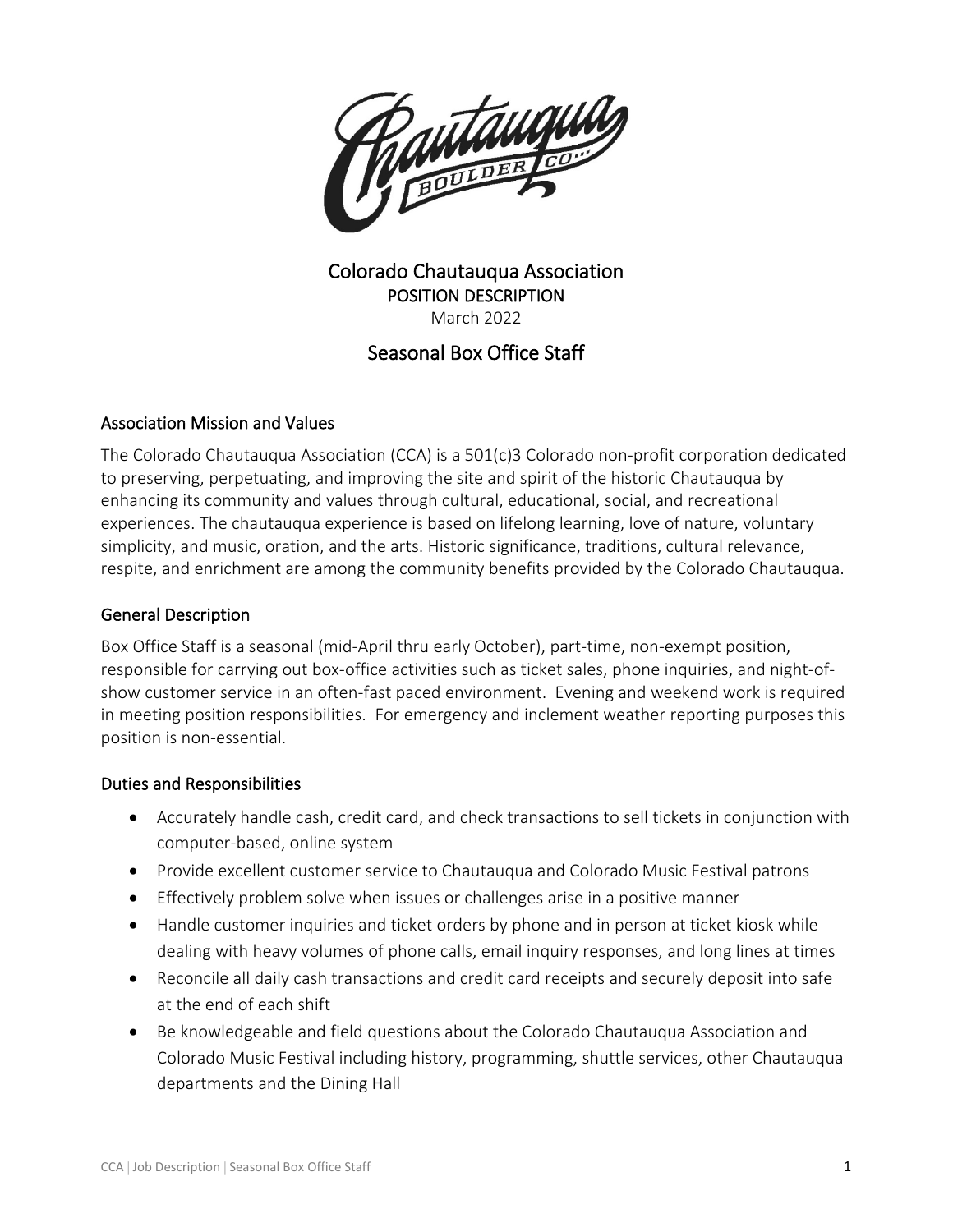## Requirements/Qualifications

- Minimum 2 plus years' experience in box office ticketing, events, or customer service. Box office experience preferred
- Cash/credit card handling experience, experience in ticketing system, a plus
- Ability to function efficiently and amiably in a fast paced, complex, and demanding customer service environment
- Possess legible handwriting, excellent phone skills, and flawless attention to detail
- Available to work flexible schedule throughout the entire concert season from mid-April through early October
- Willingness to work nights, weekends, and split shifts throughout the summer
- Familiarity with MS Word, Excel, and Outlook
- Ability to work in open workspace environment

#### Helpful skills, but not required

- Appreciation for popular and classical music, film, and historic preservation
- Strong word processing skills
- Experience working in AudienceView ticketing system

#### Behavioral Traits and Attitudes

- Excellent written and oral communication skills
- Strong interpersonal skills, including the ability to listen well
- High energy team player with a positive, can-do attitude
- Comfortable with a fast-moving, dynamic environment; flexible and able to accommodate changes in organization's needs
- Self-motivated and able to work independently
- Desire and ability to learn quickly

#### Reporting Relationships

Reports to Box Office Manager and/or Manager on Duty (MOD)

#### Educational Requirements

High school diploma or equivalent

#### Physical Requirements

Duties require lifting, pushing / pulling, and /or carrying of objects weighing up to 30 pounds. Must be able to climb stairs, as well as navigate the site which has a 200-foot elevation change.